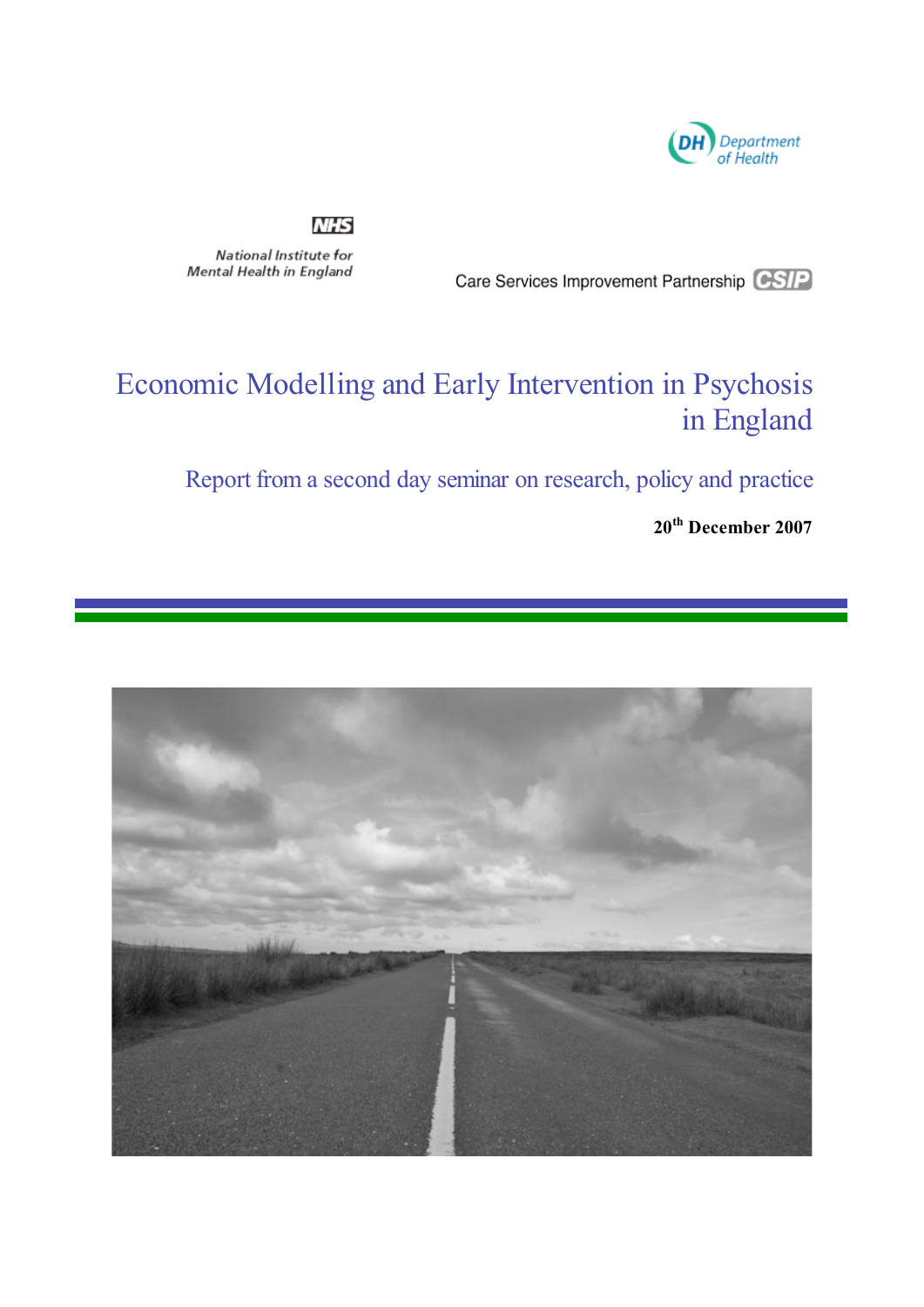## Attendees at the seminar

| Louis Appleby        | Department of Health                                           |
|----------------------|----------------------------------------------------------------|
| Michael Clark        | Care Services Improvement Partnership                          |
| Clare Croft-White    | Department of Health, Policy Research Programme                |
| Carol Crotty         | Care Services Improvement Partnership, East Midlands region    |
| David Daniel         | Department of Health                                           |
| Helen Fisher         | Institute of Psychiatry                                        |
| Paul French          | University of Manchester                                       |
| Gyles Glover         | Durham University and the North East Public Health Observatory |
| <b>Martin Hember</b> | Care Services Improvement Partnership, South West region       |
| Kevin Jarman         | Care Services Improvement Partnership                          |
| Judi Jeavons         | Care Services Improvement Partnership, Eastern region          |
| Lorraine Khan        | Sainsbury Centre for Mental Health                             |
| Martin Knapp         | London School of Economics                                     |
| Clare Lamb           | Care Services Improvement Partnership, Child and Adolescent    |
|                      | Mental Health Services Programme                               |
| Simon Lawton-Smith   | Kings Fund                                                     |
| Neil Lowther         | Department for Work and Pensions                               |
| Paul McCrone         | Institute of Psychiatry                                        |
| Moggy McGowan        | Care Services Improvement Partnership, Yorkshire &             |
|                      | Humberside region                                              |
| Ian McPherson        | Care Services Improvement Partnership                          |
| Paddy Power          | Lambeth Early Onset Psychosis Service                          |
| Rachel Race          | Department of Health                                           |
| Shahana Ramsden      | Care Services Improvement Partnership, Delivering Race         |
|                      | <b>Equality Programme</b>                                      |
| Denise Razzouk       | London School of Economics                                     |
| Swaran Singh         | University of Warwick                                          |
| David Shiers         | Care Services Improvement Partnership                          |
| Jo Smith (Chair)     | Care Services Improvement Partnership                          |
| Alison Tingle        | Department of Health, Policy Research Programme                |
| Kathryn Tyson        | Department of Health                                           |

Thanks to those who helped organise this seminar, and to each of the presenters for their contributions.

Cover – The straight road ahead. Michael Clark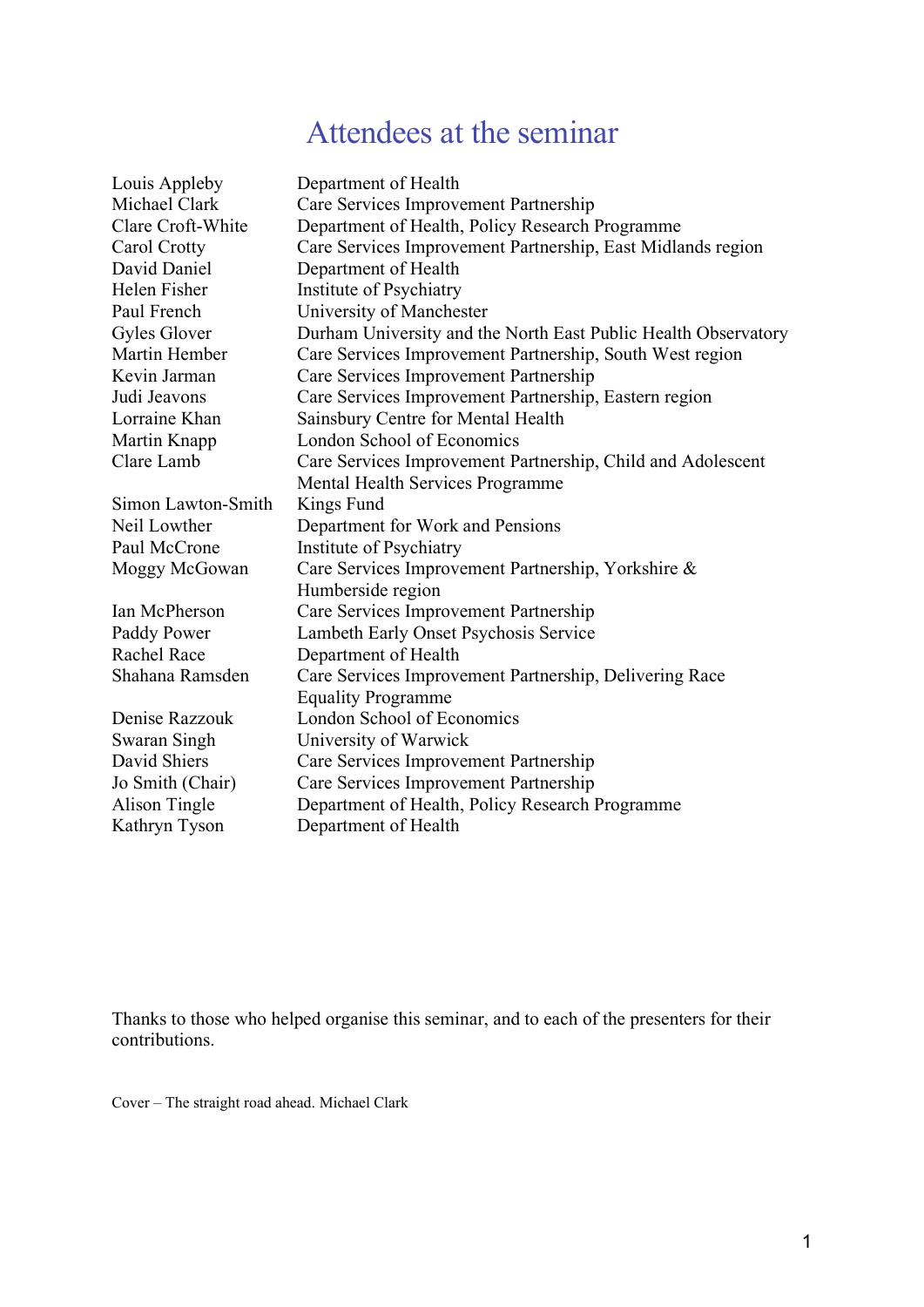### Introduction

The Care Services Improvement Partnership (CSIP) were delighted to welcome over 30 delegates to this, its second Early Intervention Service (EIS) research-policy-practice national seminar to hear about and discuss developments in important research into the cost impact of EIS.

In 2006 following the initial EIS researchpolicy-practice national seminar, the first economic model of EIS was developed to estimate the economic impact of EIS on local health economies. Since then the economic modelling work has progressed, both in terms of refining the first model and scoping areas in which to developing the model into new aspects of EIS. This second seminar was to update people on these developments and for a discussion about the implications and possibilities for further research work.

Jo Smith, joint lead on Early Intervention Services for CSIP, chairing, introduced the aims of the seminar. These were to have a better understanding of:

- Recent health economic modelling work with respect to EIS;
- What the new scoping work has identified as potential areas for future EIS modelling, and to decide on the priorities for this work;
- The relevance of the work to future EIS policy, practice and research development e.g. creating synergy between consumer view/clinical effectiveness/cost impact;
- Relevance of, and potential for the modelling work for mental health policy, practice and research in general

### **Context**

Professor Louis Appleby placed the discussion into the broader context of changes in mental health care and the development of EIS.

Louis noted the dramatic change in mental health care accompanying the introduction of the National Service Framework (NSF) for Mental Health (1999) and its subsequent policy and practice development. Prompted by a widespread decline in confidence in 'community care', the singular community care service provided by the generic community mental health team, was seen as insufficient and it was felt that system redesign was required to develop specialist services able to attend to particular needs. Hence, Assertive Outreach Teams, Crisis Resolution Home Treatment (CRHT) Teams and Early Intervention Services became established.

To maintain the desired continuous quality improvement Louis felt it important that we continue to better understand the impact of these reforms; to answer the questions of what is working, in what ways, and what outcomes and benefits are being delivered.

Louis noted that the development of EIS was in many ways the most ambitious element of this reform. Initially, despite strong advocacy for EIS, and that it seemed the right thing to do (i.e. intervene early to achieve better outcomes), there was little evidence for the intervention even though lack of treatment for early psychosis was linked to poor outcomes.

However, increasingly that clinical evidence base has grown, increasing confidence. Louis stressed the importance of aligning the various forms of evidence (client voice, scientific clinical & service data, and economic data) to understand how EIS is working, and, crucially, what components make it work best.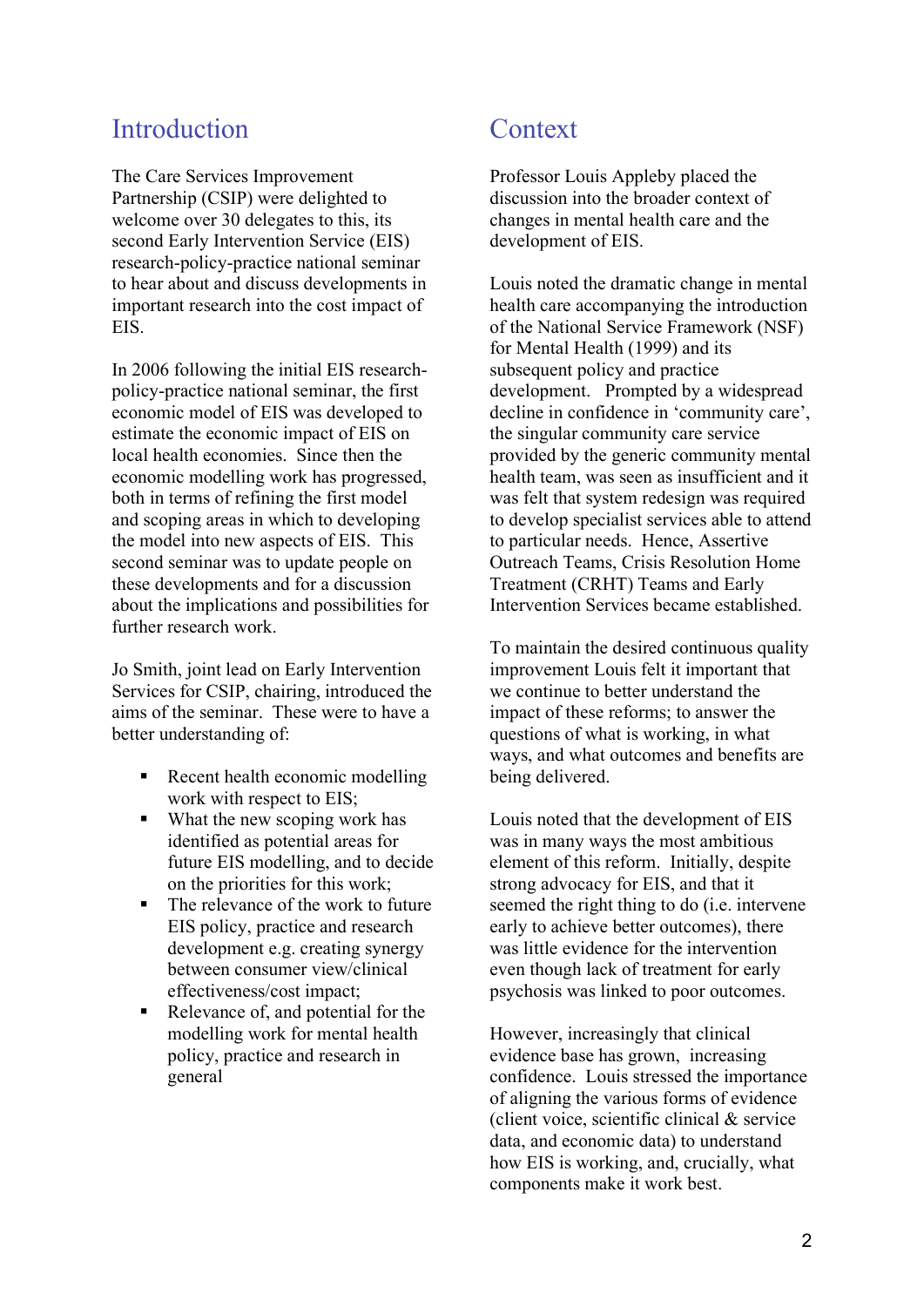Comparison with CRHT was made, where gaining a better understanding of the nature of the gatekeeping function has led to improved impact from these teams.

For the future development of EIS, Louis said we need to marshal the evidence to answer such questions as:

- Who are the people being supported by EIS now?
- Are they supporting the right people now?
- What interventions are being delivered?
- Are these the right ones and what are the most effective components?
- What service models work best to deliver these interventions?
- What benefits and outcomes are achieved and to what extent are they sustained?
- Does a better early experience with mental heath services lead to better engagement later in life and better outcomes for people?
- What is the value for money evidence?
- What variations in practice work best in different contexts, for instance urban/rural environments?
- Is there equality of service to all sections of society?
- Can the model be refined and improved as evidence develops to identify the key elements of EIS?

### Research Presentations

#### *Paul McCrone, Modelling the economic impact of Early Intervention Services*

Paul described how the economic model was first developed, and its subsequent structural revision on the basis of new data since first reported in 2006.

Paul noted the economic perspective on health care is one of:

- a scarcity of resources compared to potential demand, requiring decisions on how best to allocate finite resources;
- which requires us to know the costs of EIS , how they compare to other possible uses of resource, and whether or not the costs of EIS are offset in other ways, such as in the care system or society;
- and, to know whether or not EIS is cost effective.

Although, for EIS, such answers might come from Randomised Controlled Trial or similar research, this would be costly and take several years to report. With good data already out there a suitable economic model can be developed to give answers we can have confidence in.

A section of the structure of the model is presented in figure 1. It is in the form of pathways which fork at various points, representing decisions in real life. The first fork is a decision between going on an EIS pathway or going to a model of standard care.

The model began as something more complex but became simplified on the basis of what data was available. As is usual in these modelling exercises, we were seeking a practical model of reality.

Once the pathway was agreed with experts working in EIS, data were sought for: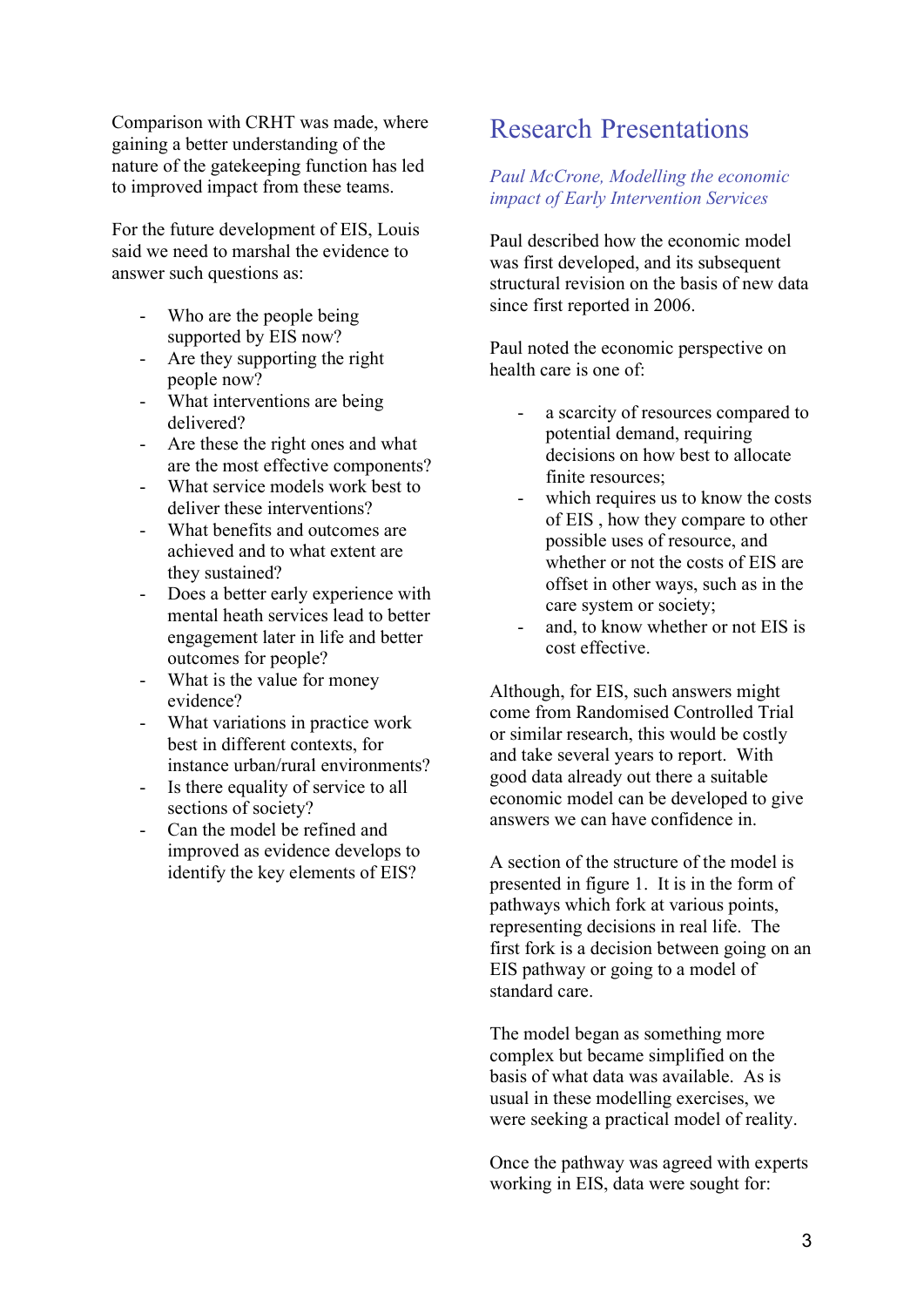- the probability of a person taking any particular path at the decision points;
- the costs associated with each pathway.

These were collected from known service data, research evidence (e.g. the Lambeth Early Onset (LEO) trial) where possible,

The model includes mainly NHS costs, with some social care and some limited costs associated with loss of employment by the service users. (This latter area, employment costs, is preliminary costing and more work could be done on this aspect of the model. It includes consideration of those in education.)

Paul presented the actual data used for both probabilities and service costs in a model for 3 years of service support. The quality of the data is such that we can have



*Figure 1: The EIS sub-tree of the pathway model*

and supplemented by good quality service audit data (from Worcestershire and Northumberland Early Intervention Services). When these were not available, expert opinion was used.

high confidence in the output of the first year of the model, and good, but lower, confidence by the  $3<sup>rd</sup>$  year.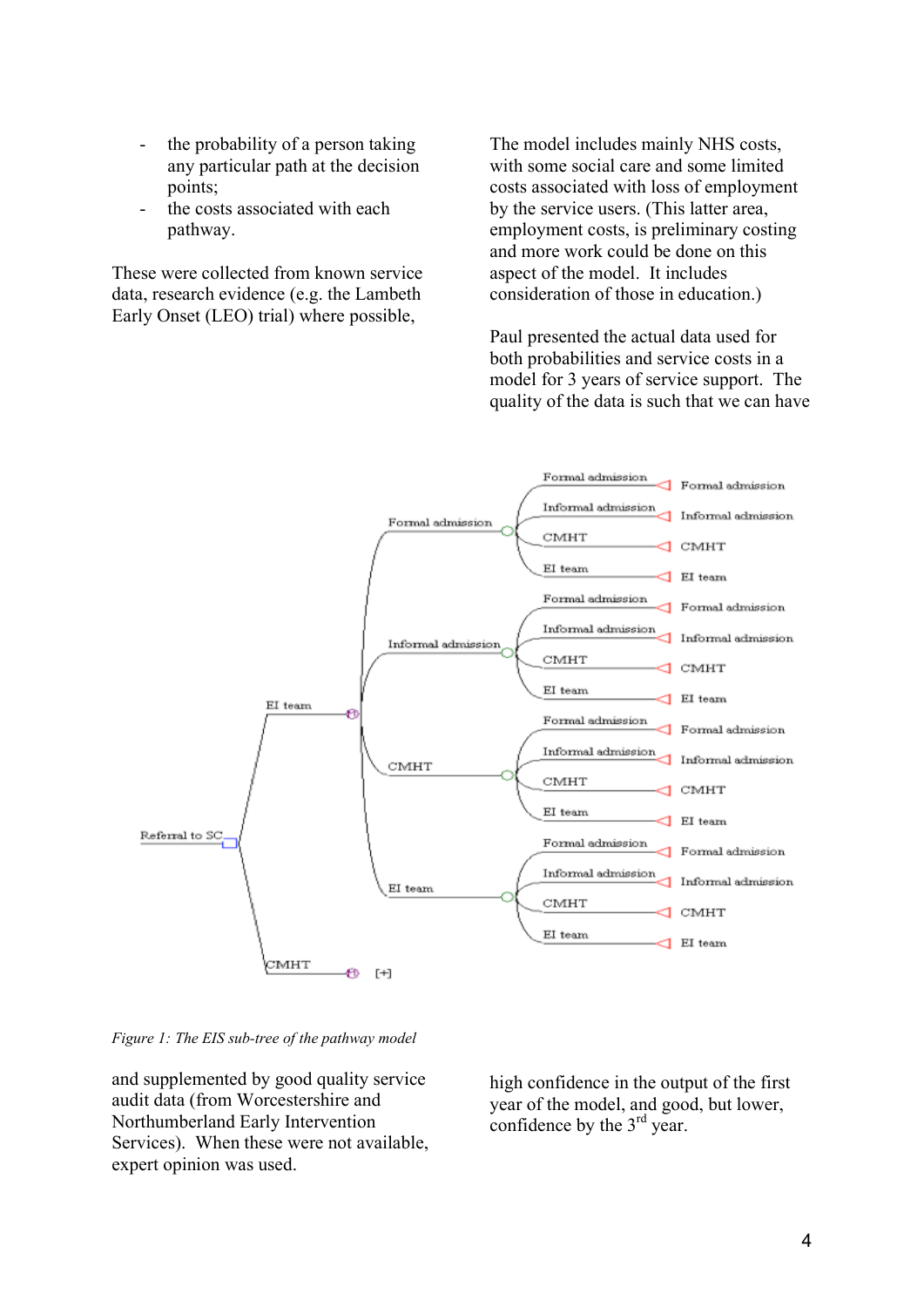Paul reminded us that any model is inevitably a simplified version of reality. For example, the model is run in cycles of two month intervals and assumes that a person has only one admission status during that time, when in reality it may be possible for someone to have more than one status. Research suggests the actual contact between people and the services on the non-EIS pathway may be a more complex mix of contact, non-contact, Did Not Attend and frustration, all involving costs, but which can't be represented in the model. Also, at present the model only records direct admission to inpatient care and does not include CRHT services as an acute care option.

Sensitivity analyses can assess the robustness of the model to reality from which we can generalise arguments. In this work two approaches were employed: increasing and deceasing key variables in the model by 50%; simultaneously varying all parameters in probabilistic or Monte Carlo analysis. **In all analyses the cost of EIS remained less than standard care, although the amount of the differences varied.** This tells us that the model and the conclusion about the savings with EIS are robust.

Running the model for a cycle of 12 months revealed savings for EIS compared to a standard model of care, derived in the main from reduced readmission in the EIS path. Thus the rate of readmissions is key to this model, and whilst there is good data for a one year period data for periods longer than that is of lesser quality.

#### **The model suggests that over 12 months the EIS pathway for each individual is £5,000 cheaper than the standard care one. Over 3 years the saving is £14,500 for an EIS approach.**

The model can be adapted over time and for different contexts as more data is made available. Clearly there need to be some

boundaries agreed on just how exhaustive our enquiry should be. The next session of the seminar begins to examine this in more detail. **As it stands, this model provides a robust, quick analysis of costs for a generic EIS in which we can have good confidence.**

Following consideration of the base case model, Paul proceeded to present preliminary work on a model specifically about those from *Black and Minority Ethnic* (BME) groups who might use EIS. The data for this have been drawn from the base case model, LEO data, and the Count Me In census. This gave admission rates for BME clients that were higher than the average used in the base case model. The same pathway model and costs were used.

#### **Running the model with this new data for an individual from a BME community one could anticipate a saving of £7,900 for EIS over standard care over 1 year, and £24,000 over 3 years.**

Paul then went on to describe early work on developing an *Early Detection in Psychosis* economic model. The data for this has been largely drawn from the OASIS service and research project, linked to the LEO project.

Because it deals with a different issue, a new pathway model was developed for this work (see figure 2).

The rationale for Early Detection work is that most people with psychosis had prior, prodomal symptoms allowing the potential detection of people with a so-called *at risk mental state*. Supporting and treating these people might prevent the development of psychosis, or at least reduce its impact to produce better outcomes than if the person was left to develop full psychosis before receiving any support. It is a relatively new area of EIS work with an evidence base which is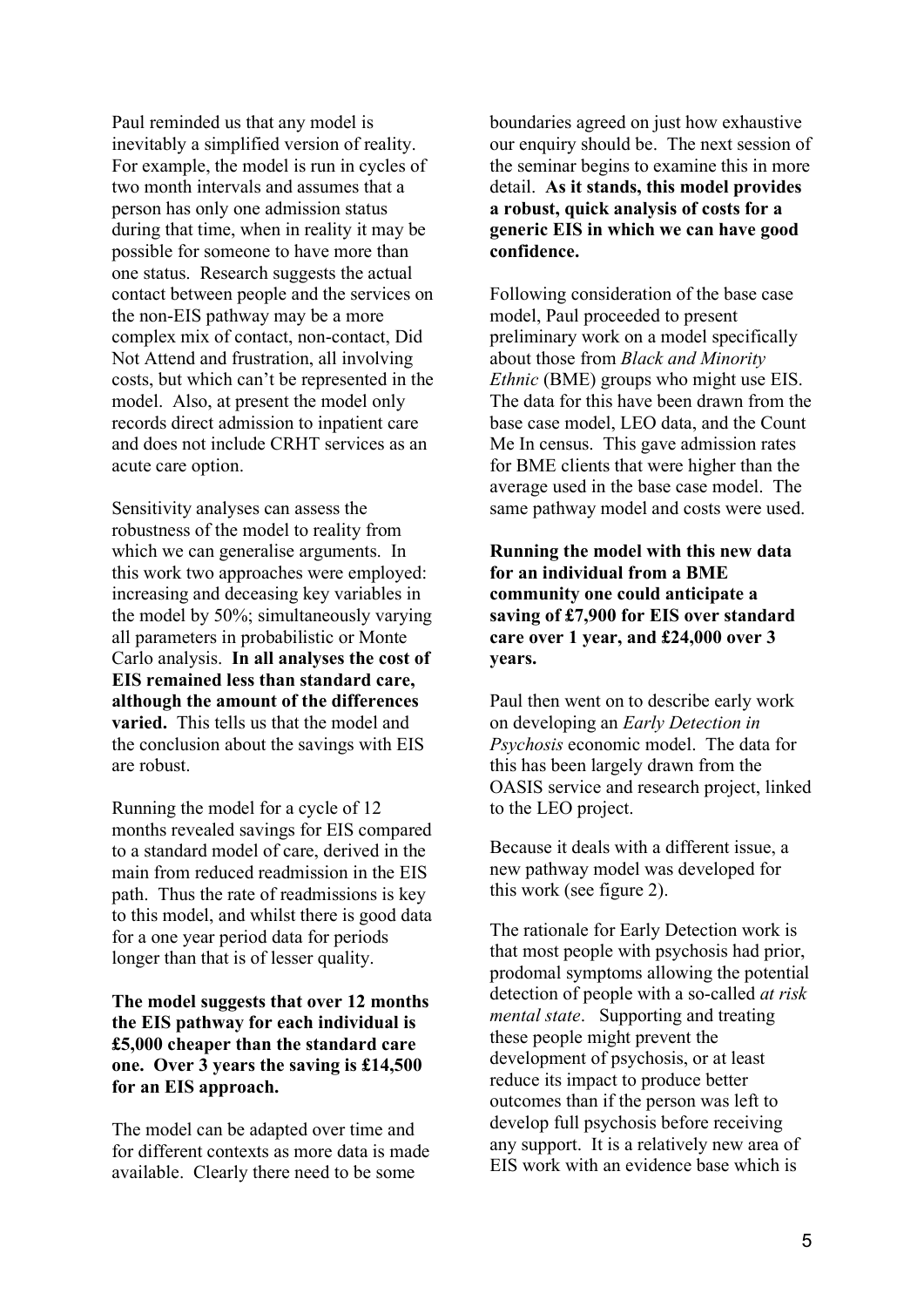

*Figure 2: Draft pathway model for Early Detection*

still developing. Small scale studies have so far shown some promising results, and larger projects are underway, e.g. EDIE 2.

Paul presented the probability and cost data he used in the model, together with a typical set of interventions used with a client of the OASIS team. Loss of employment data were also calculated and presented.

#### **The model was run for 12 and 18 months, revealing negligible saving for EIS over standard care after 12 months, but by 18 months EIS saved £1,100.**

The similarity in 12 month costs was based on the fact that although the EIS produced fewer costs in terms of lost employment to clients, it has higher service costs than standard care over that period. It needs to be stressed, though, that there is a paucity of data in this area

and more is needed, such as on what happens to people in their period of untreated of psychosis and the prodromal stages and the costs associated with each.

Paul noted that it is not always the case in these modelling exercises that the intervention or service of interest comes out as cheaper than standard care. Indeed, even when something comes out as more expensive, it can still be deemed as cost effective.

#### *Discussion*

During discussion about the work presented by Paul the following points were made:

- Several possible sources of further data for now and in the future were identified. For example, the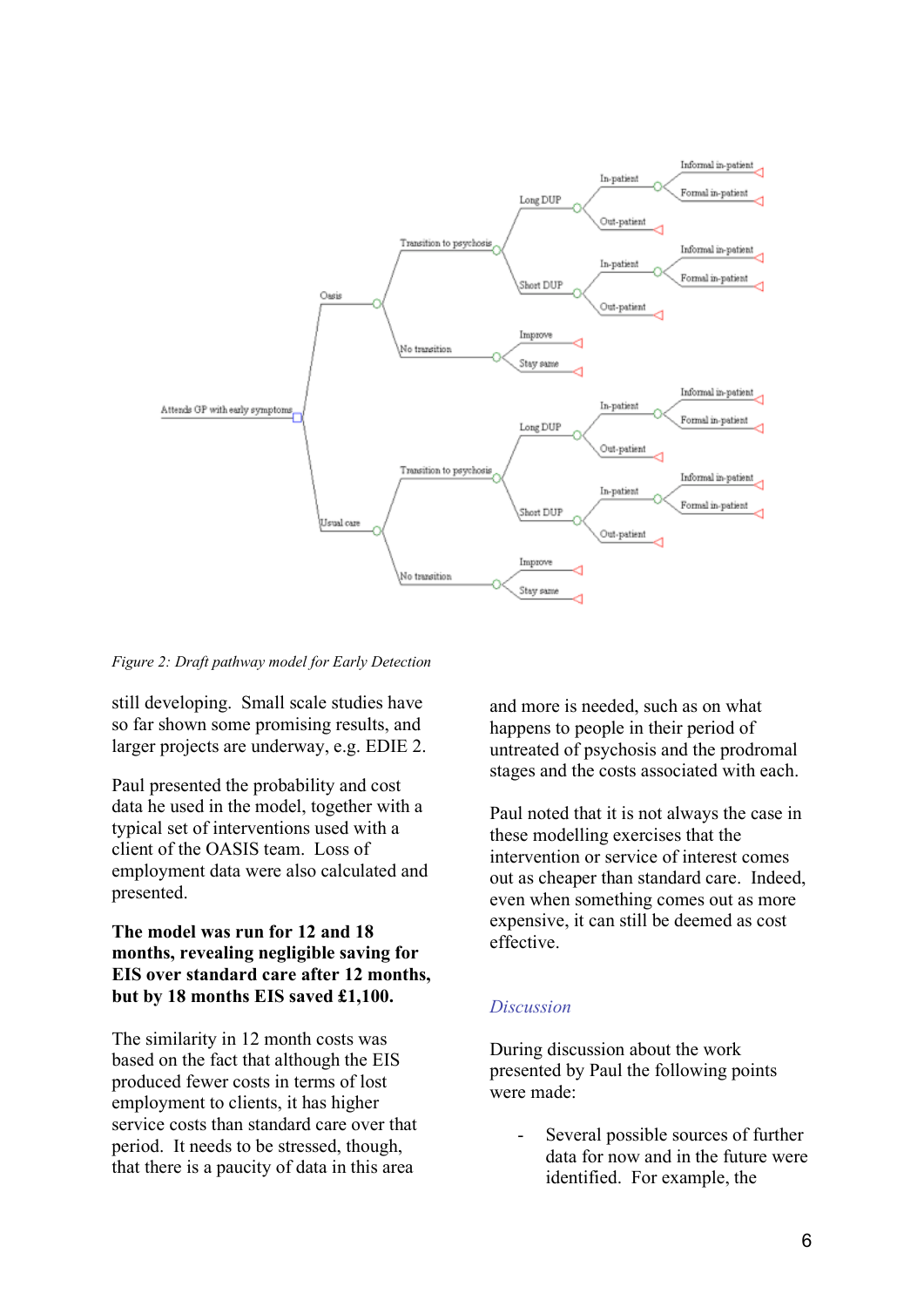AESOP study, the Trailblazer sites of the Delivering Race Equality Programme, National EDEN and PsyGrid.

- Swaran Singh has recently begun a national research project examining BME use of EIS in Birmingham and he offered to collaborate with the researchers to collect good data for the BME model.
- Some sources of audit data for the Early Detection work were mentioned and colleagues will liaise with Paul to see if these help the modelling.
- The models do not presently include carer costs. In theory, these could be included if the data exists.
- It was felt that this was very helpful information. The base case model had already been informative for supporting existing policy and encouraging practice developments. It has also been informative in research to help identify data that could be collected in other work to help refine this modelling.
- Paul and Martin were encouraged to continue to develop the BME model by collecting further data from the sources identified in discussion.
- The Early Detection work was also of interest to people, but it was recognised that the evidence to refine this may be limited at present. Having the model will be helpful to researchers in this area to consider what data they need to collect. Paul and Martin were encouraged to continue to seek data to refine this model and colleagues at the seminar offered to help.
- The issue of what happens to people during the time of untreated psychosis was seen to be crucial, particularly in terms of costs. Paul and Martin were encouraged to try

to develop this economic case to help influence commissioners of services and others.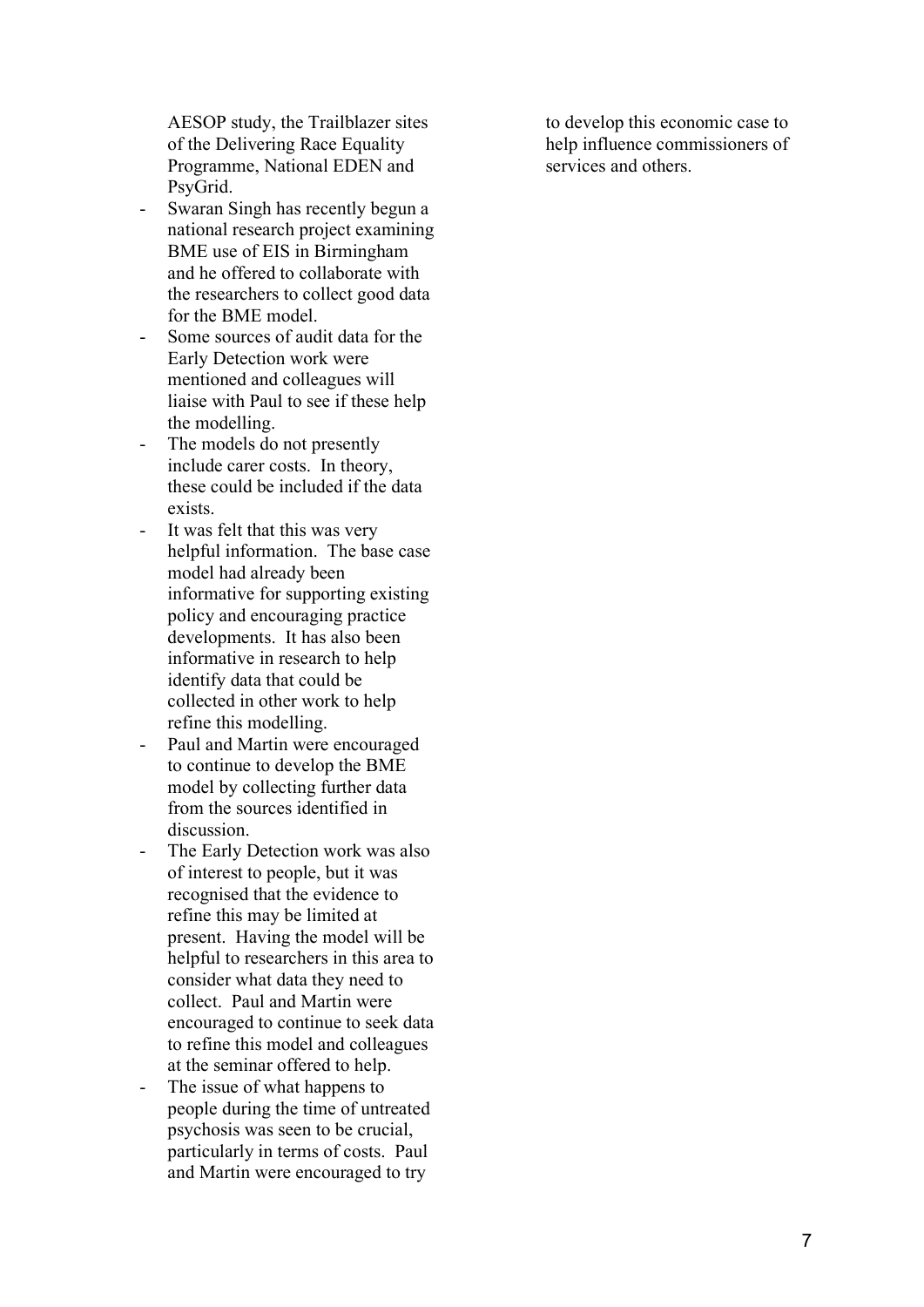#### *Martin Knapp, Scoping further developments of the economic modelling for Early Intervention Services*

Martin presented work on scoping the possibilities for further developing the EIS economic modelling work. They have been looking at economic modelling of the following issues in relation to EIS:

- BME
- Employment
- Child and Adolescent Mental Health Services (CAMHS)
- Offenders
- Rural/urban
- Suicide
- Homicide
- Substance use
- Quality of life

Martin gave a brief overview of some of the costs already known about in relation to schizophrenia in England, including:

- The average cost was £54,596 per person year in 2005;
- Unemployment accounted for 39% of the costs calculated at that time;
- Several areas of costs have not been calculated yet, such as those associated with the criminal justice system; indeed, only a small proportion of the costs have been calculated in detail, mainly those associated with NHS and social care.

A draft *CAMHS* pathway model was presented along with some of the assumptions underpinning it, such as the sources of referral. After referral the model contained three possible paths, one through an EIS, one through a model of standard care and a third with no follow up with the person referred.

Some of the cost dimensions needed for the model were detailed along with possible sources of research data.

Martin then presented a draft model for *offenders* and EIS. This began with considering the possible starting points in various statutory services a person with early psychosis may come from. For each of these, such as from police or from prisons services, the model details the possible care pathways, including to EIS, to forensic services, and to prison. This was a very preliminary model of the pathways presented for discussion at the seminar for information on the sense of the model and possible sources of data.

Similarly a model to compare *rural and urban services* was presented. This was essentially the same as the base model presented by Paul. The challenge with developing this is identifying the various data needed to run the model.

Martin proceeded to discuss the possibility of economic modelling for homicides by people with psychosis. There is known data on the numbers of homicides and the timing of them in a person's experience of psychosis. It may be difficult, though, to collect good quality cost data.

Martin noted that in the base model of EIS economic modelling it was mainly the use of resources provided by statutory services that was costed. In principle a model could be built to calculate costs associated with certain outcomes, but Martin sought guidance on what outcomes to seek to cost. Examples of outcomes for consideration might include symptom free days, social inclusion issues, citizenship, and family impacts.

Finally, Martin listed the data sources they have used and thought to use for further work, including EIS research projects, survey data, and routine data (the mental health minimum data set). He concluded that better data on offenders, CAMHS, BME models, and employment/occupation would be most welcome.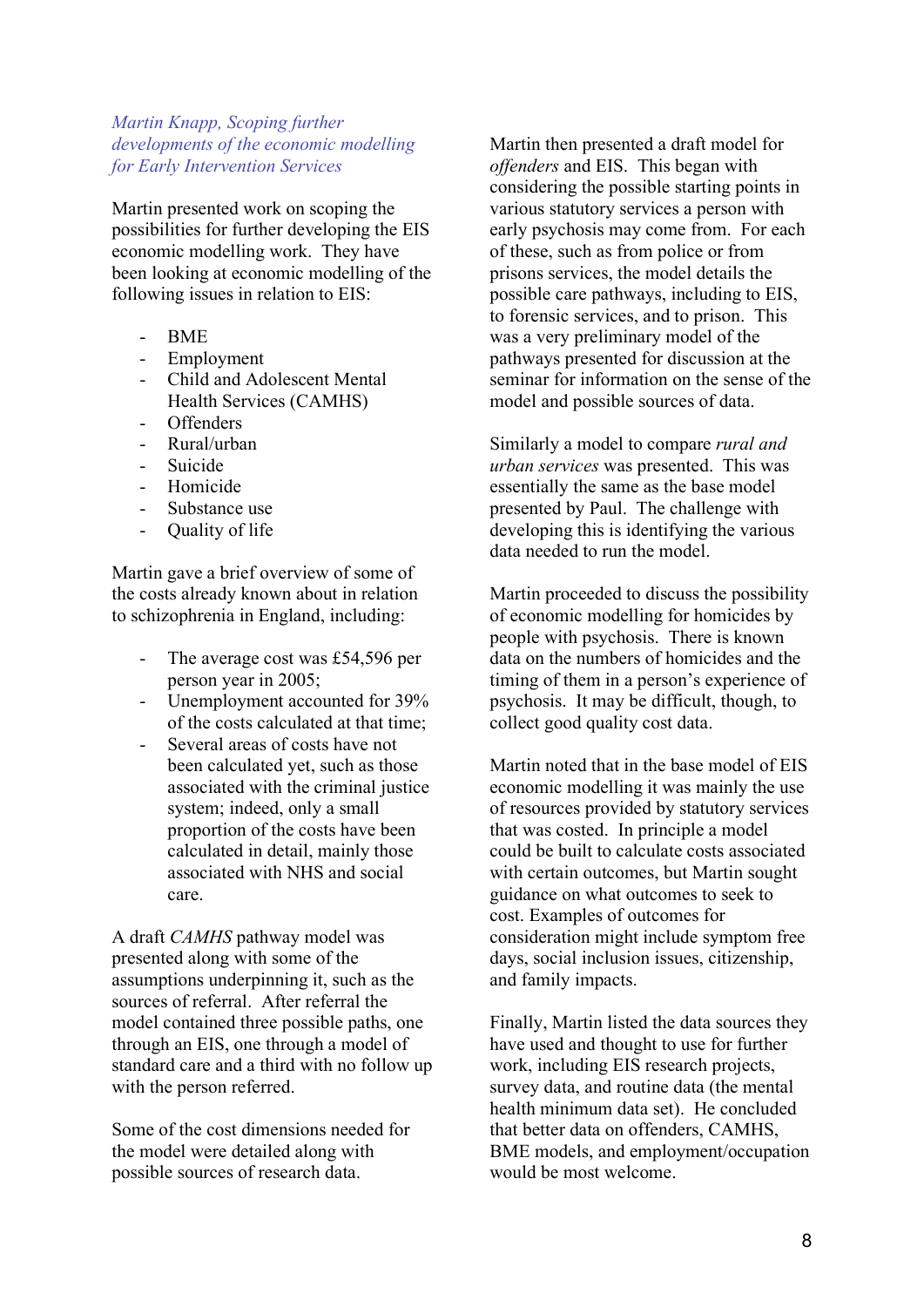#### **In relation to the** *urban/rural* **modelling:**

#### *Discussion*

In discussion about the work presented by Martin the following points were made.

#### **With regard to the** *CAMHS* **modelling:**

- The complexity and variation in service models and pathways was seen to be huge across the country.
- It was not certain that a core or base model for CAMHS could be developed as a result of this variation.
- Would age cohort related models be more useful than a generic CAMHS model.
- Swaran is working on a project on transitions between CAMHS and adult services, due to complete in about 7 months, and offered to liaise on the data with Martin and Paul.
- Some links to services for good quality data were mentioned and people offered to liaise with Paul and Martin to discuss this further.
- The rationale for further refining the pathways to inform data collection in future projects was seen as sensible and helpful.

#### **In relation to the** *offenders* **modelling:**

- It was felt that having better financial models in this underresearched area would be a very powerful argument for supporting improvements in it.
- Whilst the work would be of interest and use, there was concern that the complexity of pathways meant robust modelling might need more effort than the returns could justify.
- If the previous point was the case, Martin and Paul were encouraged to see if it would be easier to include an element of offender costs in the original model.
- Developing a flexible model that could be used in different contexts would be useful.
- It was felt there might soon be helpful data from the National EDEN study of EIS.

#### **In relation to the** *homicides* **modelling:**

This was thought to be a potentially useful development and some possible data sources were mentioned.

#### **In relation to the** *outcomes* **modelling:**

- This was thought to be a powerful development. It could significantly add to cost-effectiveness arguments and ought to be linked to commissioners of care service and the governments Public Service Agreements.
	- The concepts of occupation and participation were thought to be helpful ones to consider for outcomes. Martin and Paul were encouraged to see what existing data exists on these.

#### **Other points raised were:**

- Whilst these models are helpful, we have to remember they are based on data from leading edge services and there is a need to manage expectations. The figures should be used as indicative and not rigidly for performance monitoring of services. People should still get the care they need.
- Can the models be integrated with Peter Jones' work modelling incidence of mental illness in different areas?
- Other helpful data sources were mentioned, such as the First Episode Research Network (FERN). Representatives from FERN agreed to check with their network what data they collect already that could be useful for this